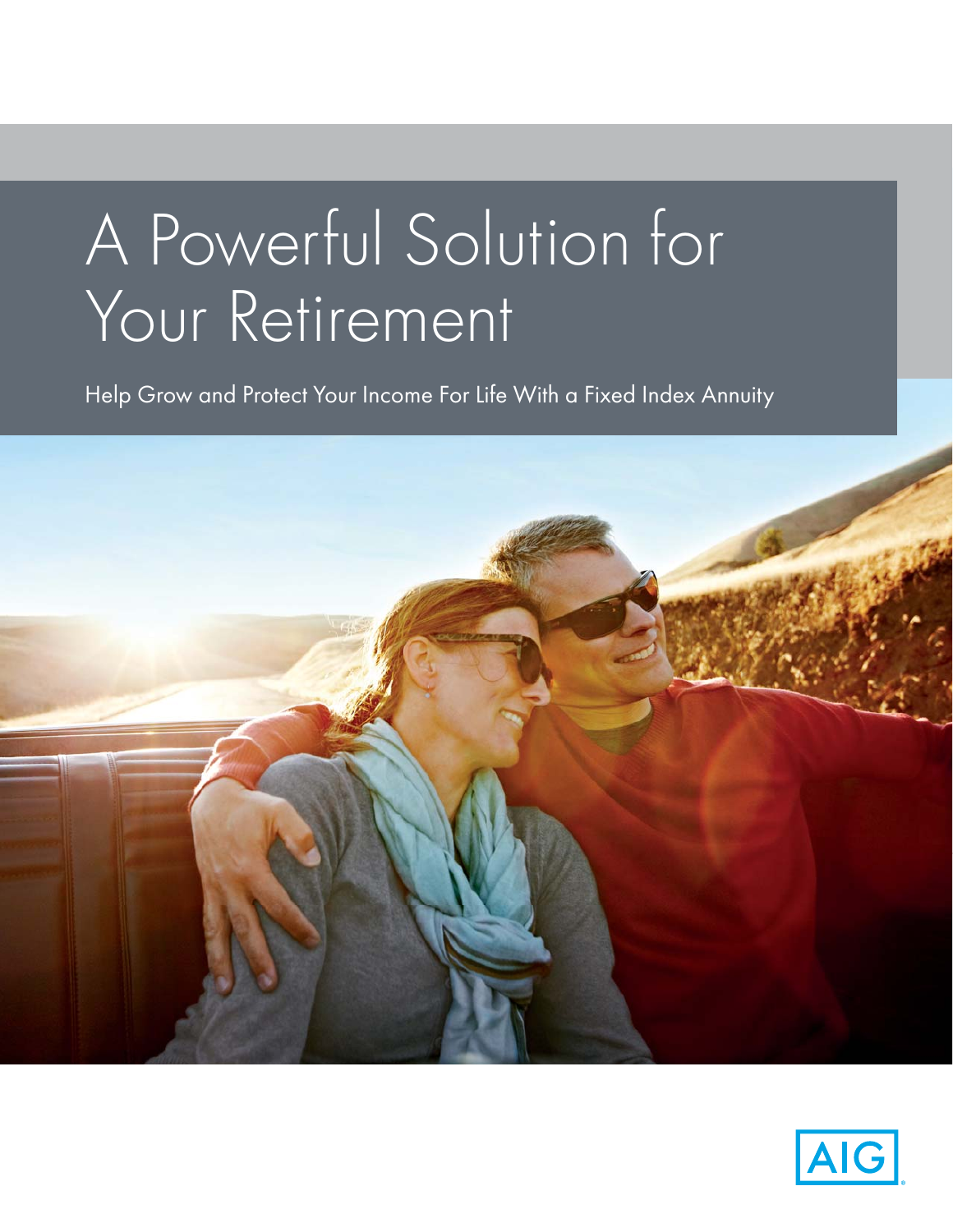## **Dinner in Paris**

## **Sunrise at the Grand Canyon**

## A sunny afternoon on the beach

### Your Vision of Retirement

can be as exciting as traveling the world, or as quiet and relaxing as spending a day on the beach. To help secure the retirement lifestyle you want, it's important to find an accumulation and income solution that can help you overcome today's key retirement challenges: low interest rates, market downturns and longer life expectancies.

The Power Series of Index Annuities are issued by American General Life Insurance Company (AGL). The Power Index Elite Index Annuity is issued by The Variable Annuity Life Insurance Company (VALIC). AGL and VALIC are member companies of American International Group, Inc. (AIG). Financial obligations of the contract are the responsibility of the issuing insurance company and not AIG.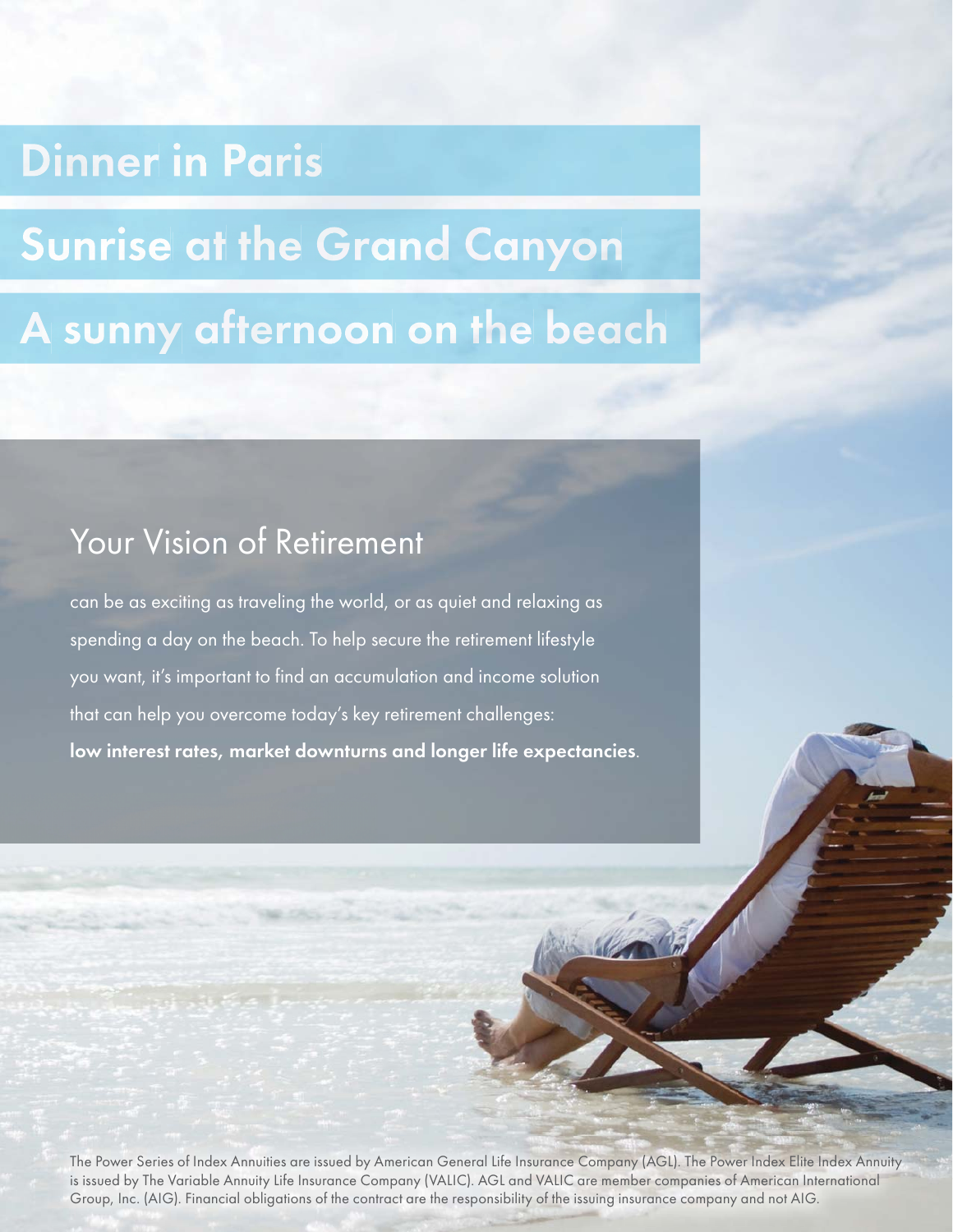## A Powerful Accumulation and Income Solution

The Power Series of Index Annuities<sup>®</sup> are fixed index annuities that offer a valuable combination of tax-deferred growth potential, principal protection and guaranteed income for life. This blend of accumulation and income features may be the solution to achieving the retirement you envision.

#### The Power Series of Index Annuities® Can Help You:

| <b>OVERCOME</b> today's key retirement challenges   |  |
|-----------------------------------------------------|--|
| <b>GROW</b> your retirement assets                  |  |
| <b>PROTECT</b> your principal from market downturns |  |
| <b>GUARANTEE</b> more income for life               |  |

#### Understanding a Fixed Index Annuity

A fixed index annuity (FIA) like the Power Series Index Annuity is a contract issued by an insurance company. It is not a direct investment in the stock market or any particular index. An FIA works in two stages:

- Accumulation: In exchange for your money (premium), the annuity provides you with the opportunity to earn interest based in part on the performance of a particular index and/or based on a fixed rate.
- Income: When you need income, the issuing company promises to make regular income payments that can last for life or for a time period you choose using a process known as annuitization (for no additional cost).

In addition, some FIAs like the Power Series of Index Annuities have features (known as guaranteed living benefit riders) that can provide guaranteed income for life and access to your money during the payout stage (unlike annuitization, which permanently converts your contract into an income stream). These guarantees are backed by the claims-paying ability of the issuing insurance company and are subject to annual fees. Only one rider may be issued per contract and cannot be changed thereafter. Other restrictions and limitations apply.

Withdrawals may be subject to withdrawal charges and federal and/or state income taxes. An additional 10% federal tax may apply if you make withdrawals or surrender your annuity before age 59½. Please consult your tax advisor regarding your specific situation.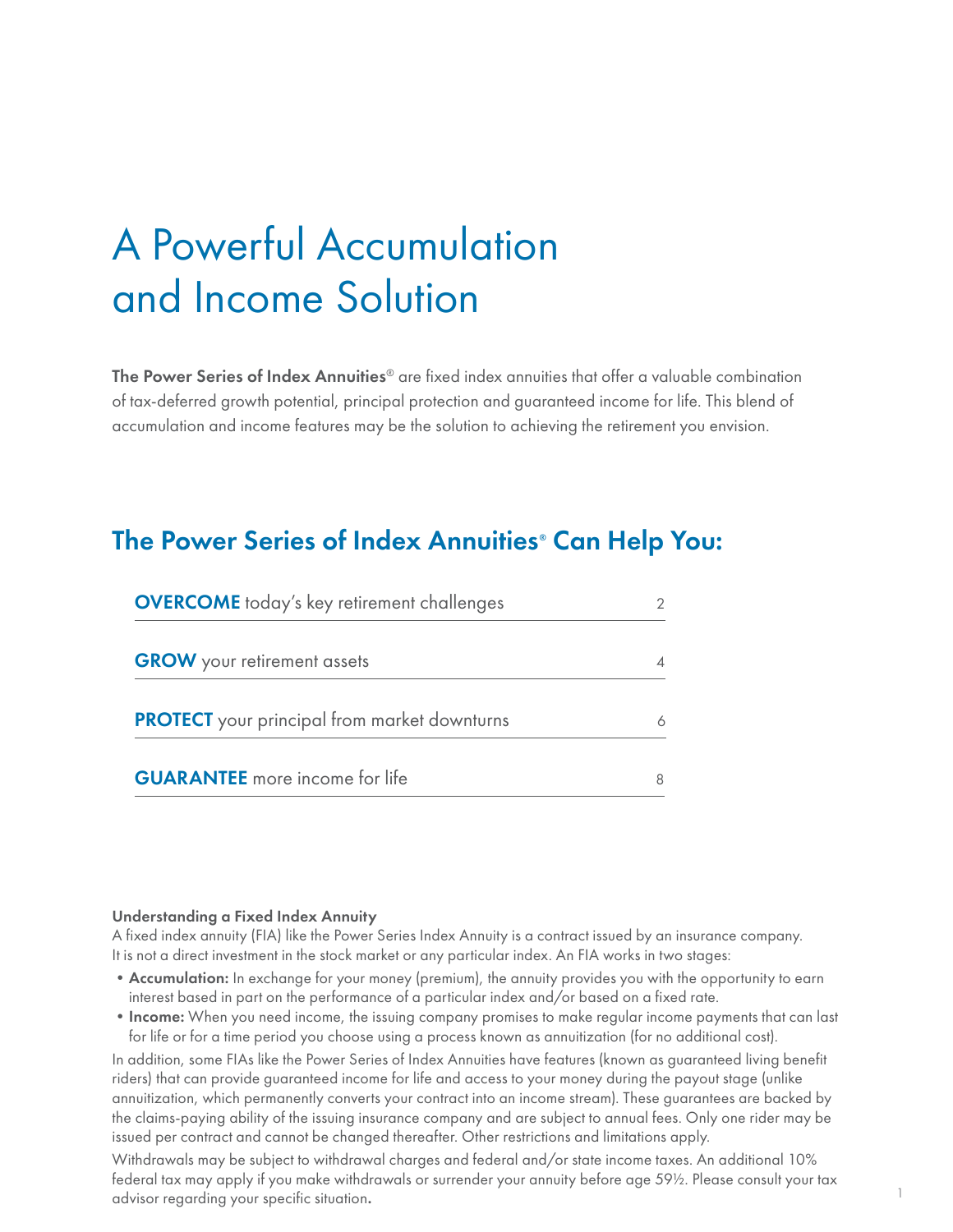## Today's Key Retirement Challenges

#### Low Interest Rates

Low interest rates may make it difficult to produce the income you need in retirement. Given CD and Treasury yields of 0.5–1.9%, you would need to place \$1 million into these fixed income instruments to generate interest income of just \$5,000–\$19,000 per year.

#### $0.5%$ Average 1-Year **CD Rate**   $1.9\%$ **Yield**

10-Year **Treasury** 

Sources: FDIC and Yahoo! Finance for CD amounts \$100K or greater as of 12/31/2019

#### Market Downturns

A bear market can significantly impact the value of your retirement assets. When it comes to planning or executing your retirement accumulation strategy, consider financial instruments that can protect your portfolio from a loss of 20% or more in an unexpected market downturn.

### Average once every 3.8 years

S**tock market declines of 20%** or more since 1900

Source: Ned Davis Research, Inc., based on Dow Jones Industrial Average daily closes from 1/2/1900 through 12/31/2019

50%

### Living Longer

It's simple math. The longer you live, the more assets you will need to accumulate for retirement. Building your retirement savings is important, since retirement for you and your spouse may last 30 years or more.

Chance that one spouse will **live to age 93**

Source: Society of Actuaries 2012 Individual Annuitant Mortality Tables for couple, age 65

#### Important information on CDs, Fixed Annuities, Stocks and Bonds:

CDs, fixed annuities, stocks and bonds have different objectives, risk tolerance levels and time horizons than index annuities. For example, CDs offer a fixed rate of return and FDIC insurance backed by the full faith and credit of the U.S. government. Income from CDs is subject to ordinary income tax. Some CDs may include an early withdrawal penalty. Fixed annuities offer a fixed rate of return guaranteed by the issuing insurance company. Stocks and bonds offer the potential for capital appreciation and income, but they are subject to risks, including the possible loss of principal. Gains or income from stocks and bonds are subject to capital gains or ordinary income tax. U.S. government bonds and Treasury bills are guaranteed by the U.S. government as to the timely payment of principal and interest and, if held to maturity, offer a fixed rate of return and fixed principal value. Interest from Treasury bills and U.S. government bonds is exempt from state and local income taxes, but may be subject to federal income tax. Earnings for CDs, stocks and bonds are taxable annually, while earnings from an annuity are not taxed until withdrawn. Please consult your financial professional or agent regarding your individual situation when comparing these various instruments to index annuities.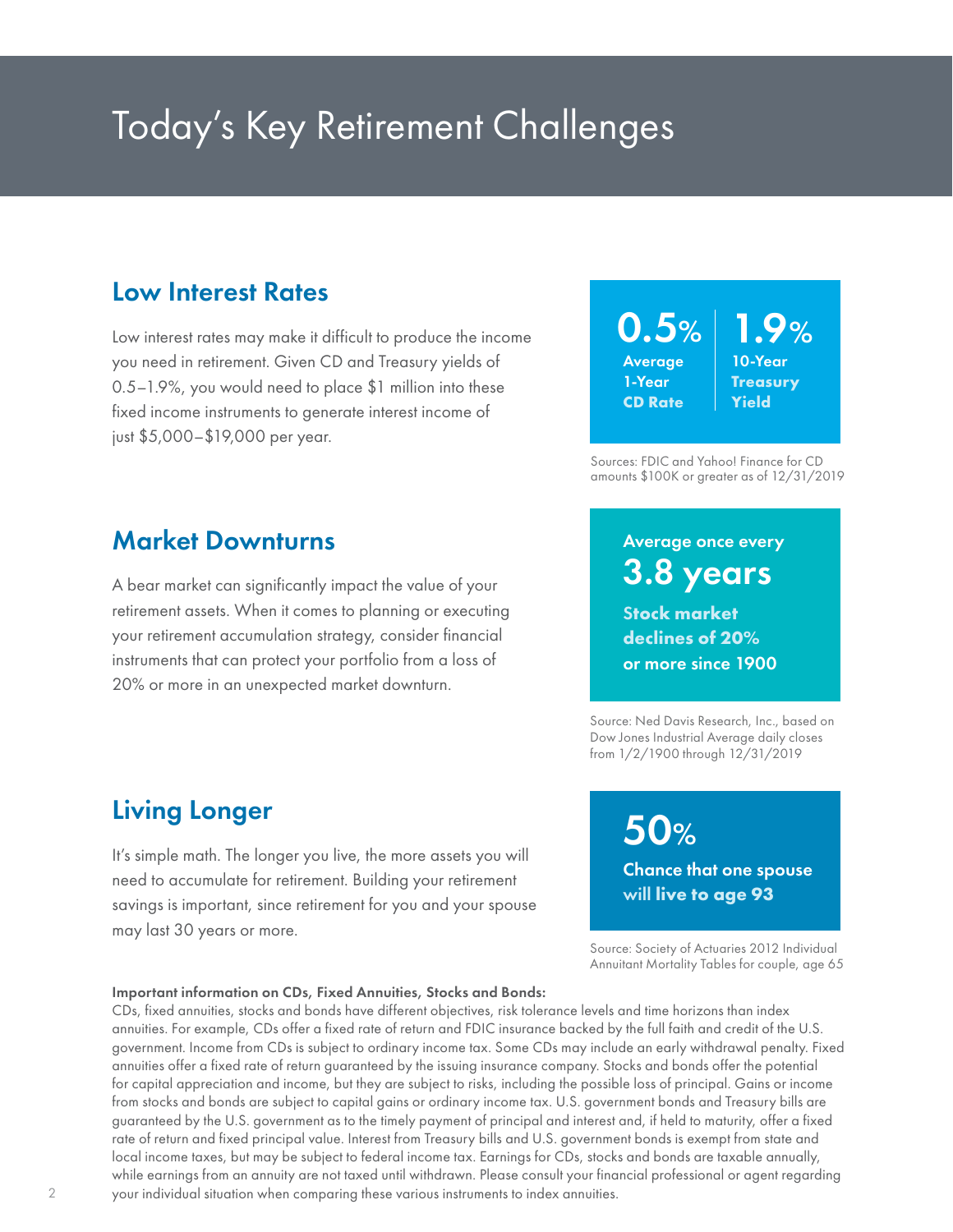

### Consider an Index Annuity for a Portion of Your Retirement Savings to Help Overcome These Key Challenges

A well-balanced retirement portfolio may include a range of conservative, moderate and aggressive instruments. When building a portfolio to meet your individual needs, consider the following retirement savings pyramid. Vehicles like stocks and bonds may offer strong return opportunities, but they lack protection guarantees and are subject to higher risks than traditional fixed income instruments.

Allocating assets to a versatile, yet conservative instrument like a Power Series Index Annuity may:

- Provide the growth potential you need to help combat low interest rates
- Give the guarantees you want to protect your principal in volatile markets<sup>1</sup>
- Bring the certainty you desire to ensure you won't outlive your money<sup>1</sup>

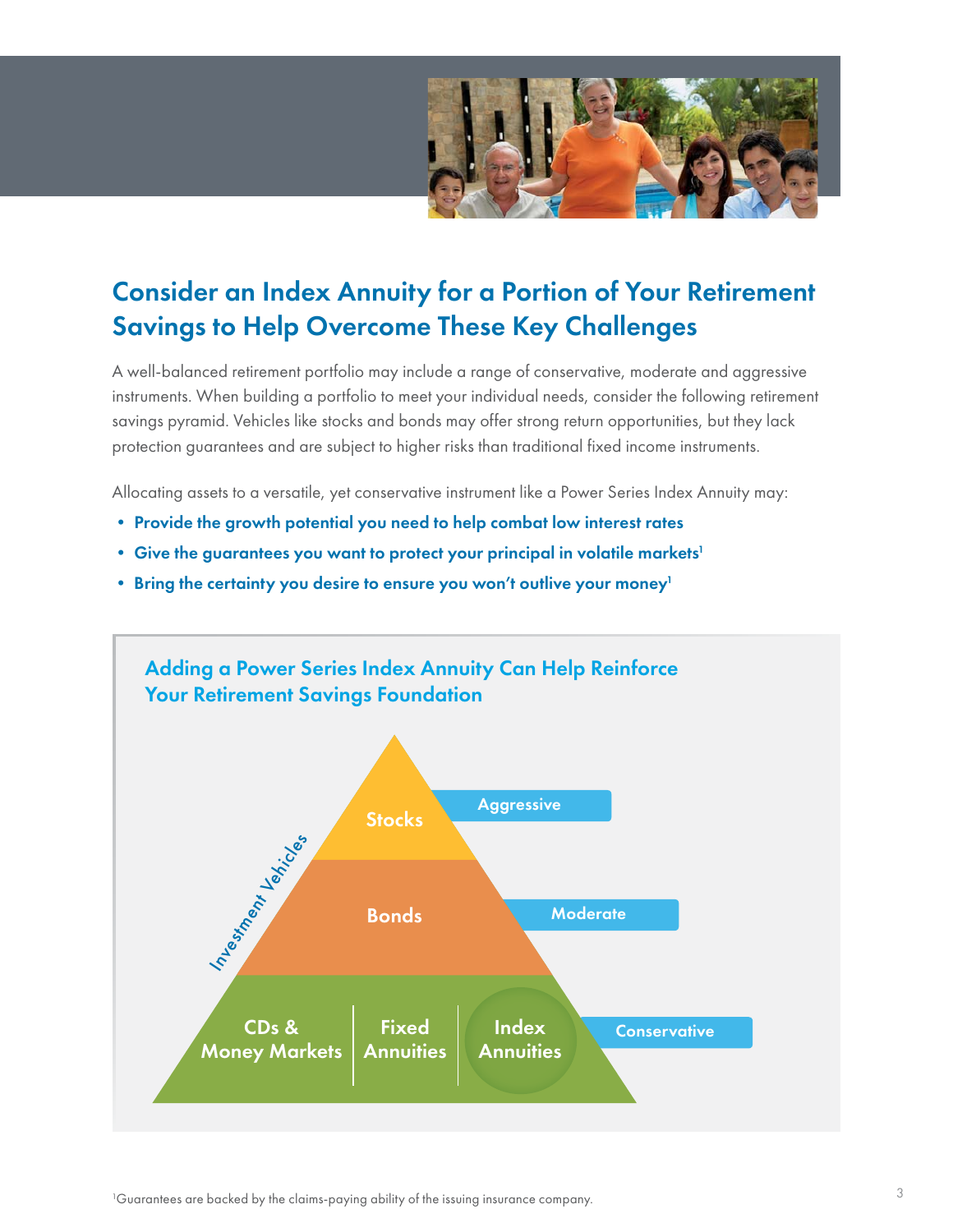### Help Grow Your Assets With Tax Deferral and Index-Based Performance

The Power Series of Index Annuities offer growth potential through "index interest accounts" that may generate higher interest than many traditional fixed income instruments. These FIAs also offer the comfort and security of a 1-year fixed account with a guaranteed rate of interest.<sup>2</sup>

#### The Power of Tax Deferral

With a taxable investment, you pay taxes on interest earned each year. With a Power Series Index Annuity, your earnings are not taxed until withdrawn, giving you the potential to accumulate more assets for retirement. Plus, once you begin withdrawals, you may be in a lower tax bracket, which could provide you with additional tax savings over time.

#### The Power of Index-Based Performance

The growth potential of an index interest account is linked to an index like the S&P 500.® Although your assets are not invested directly in an index, a Power Series Index Annuity offers you the opportunity to earn interest based on whether the index is up or down at the end of an index term:

- If index performance is positive, your annuity may INCREASE in value. As you can see from the graph on the next page, the S&P 500® Index has been positive 73% of the time over the last 30 years, earning an average annual return of 9.11%. Keep in mind interest earned is subject to different factors like index rate caps.<sup>3</sup> See the **Interest Crediting** Options & Features at a Glance Brochure for more information.
- If index performance is flat or down, your annuity value remains the same. Only positive performance is used to determine the interest credited. See the Power of Zero on page 6 for details.

#### Allocating Your Assets for Retirement

Each Power Series Index Annuity offers index interest accounts with different interest crediting methods. See the Interest Crediting Options & Features at a Glance Brochure for more information on the accounts in the annuity you are considering and other features such as beneficiary protection and withdrawal charges. Your financial professional or agent can help you determine which index annuity and account options are right for you.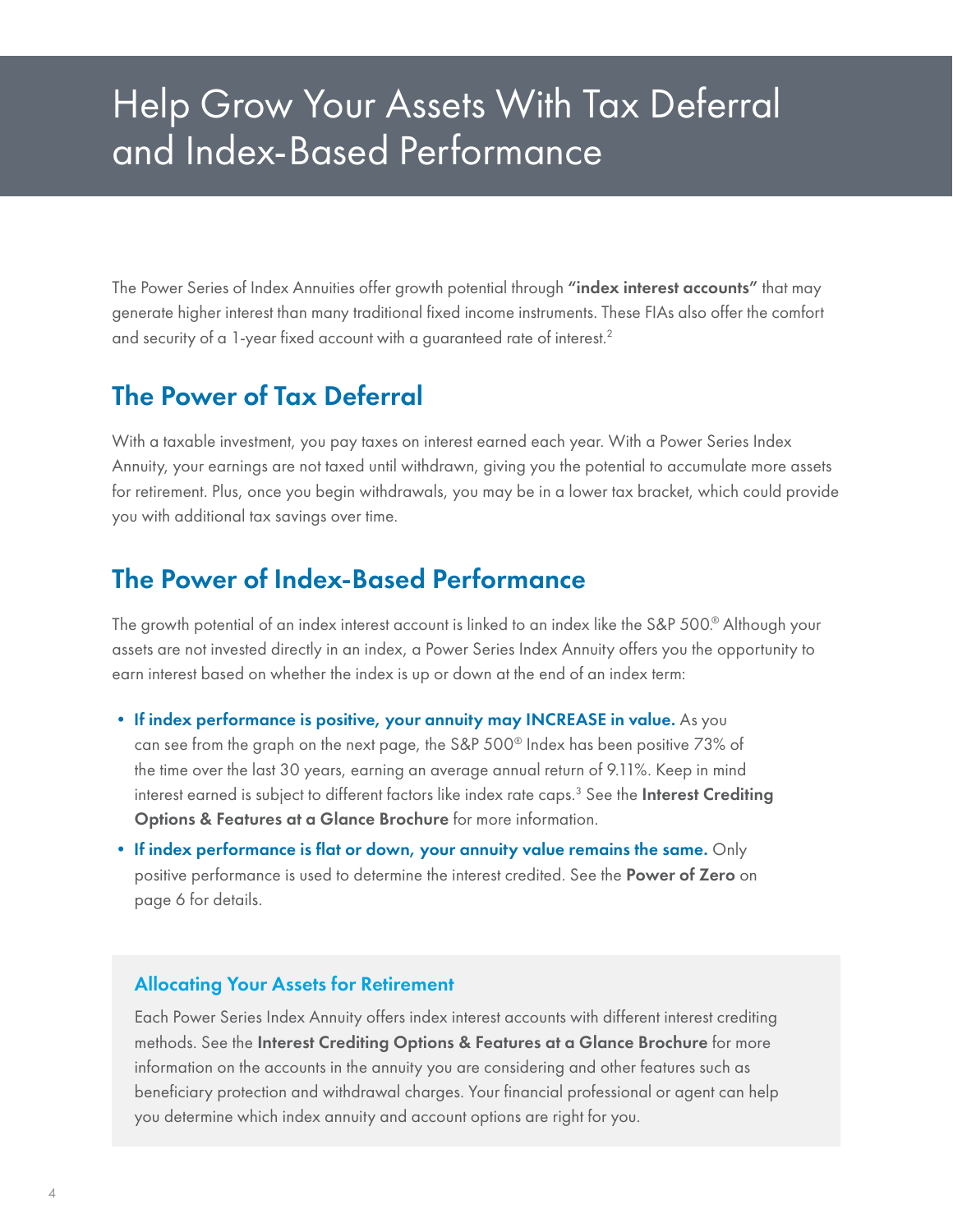



a guarantee of future results. The above index returns do not reflect the amount of interest credited to an index interest account. Actual results for a specific insurance contract depend on the account chosen and the crediting mechanisms, such as index rate caps, for the time period shown. These mechanisms may limit or reduce the amount of interest earned. Indices are unmanaged and not available for direct investment.

Note: The S&P 500® Index is a broad-based, market-cap weighted index of 500 U.S. stocks. Past performance is not

<sup>2</sup>The initial fixed rate is guaranteed for the first contract year, after which it is subject to change on contract anniversaries.  $3$ An index rate cap is the maximum amount of interest that can be earned over a specific period.  $5$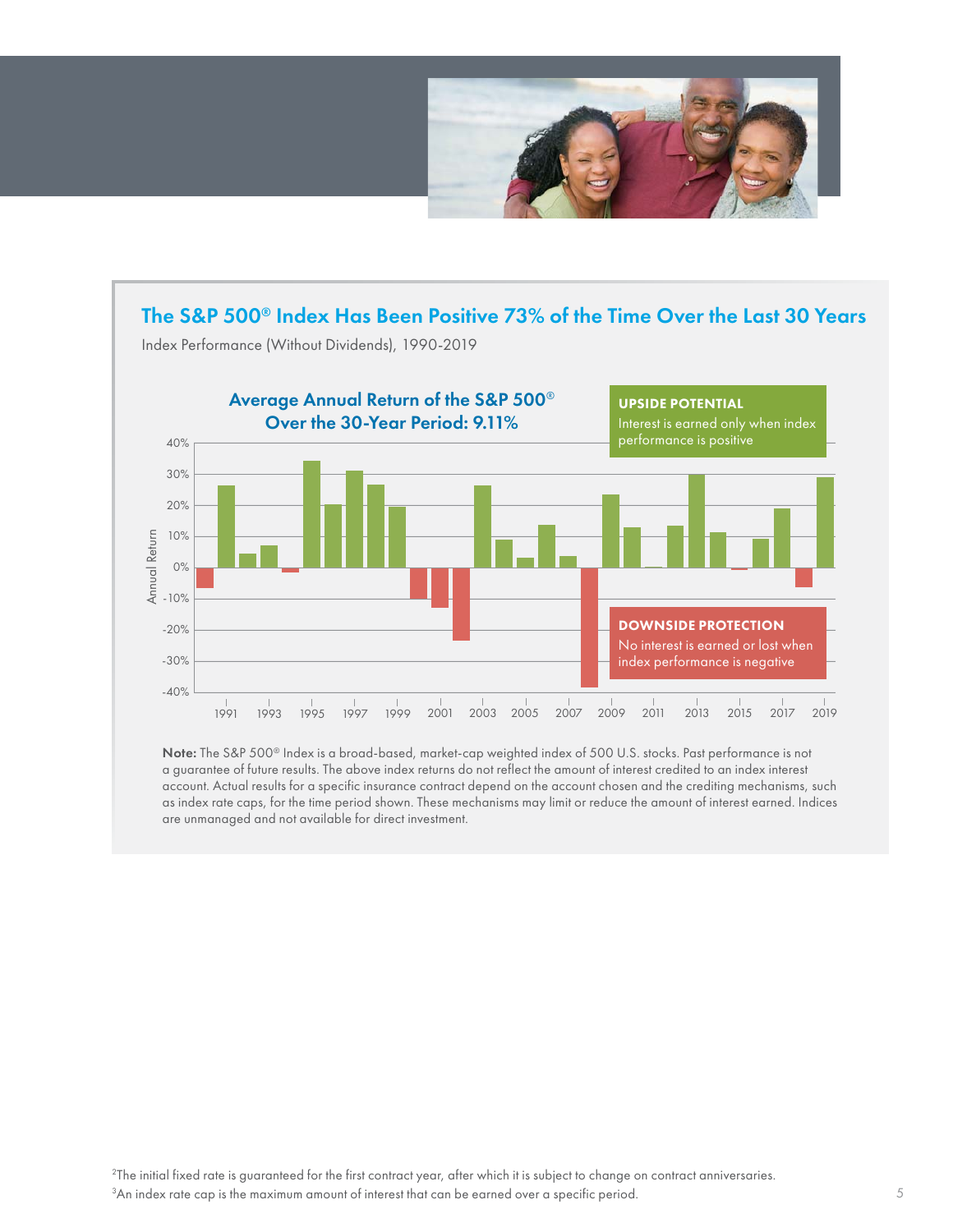## Protect Your Principal With the Power of Zero

A Power Series Index Annuity offers you the confidence of knowing that your money is protected against market downturns and that it can grow with:

- No loss of principal due to market fluctuations. Keep in mind, your contract value will be reduced by any withdrawals and/or fees.
- No loss of earned interest. Any interest earned is locked into the contract and protected from future downturns.
- No emotional ups and downs. Neither your principal nor your emotions will fluctuate in volatile times.

### Put the Power of Zero to Work for You

As the following hypothetical example shows, negative index performance over a 1-year crediting period, like the S&P 500® Index's 38% decline in 2008, would not affect the value of your Power Series Index Annuity.

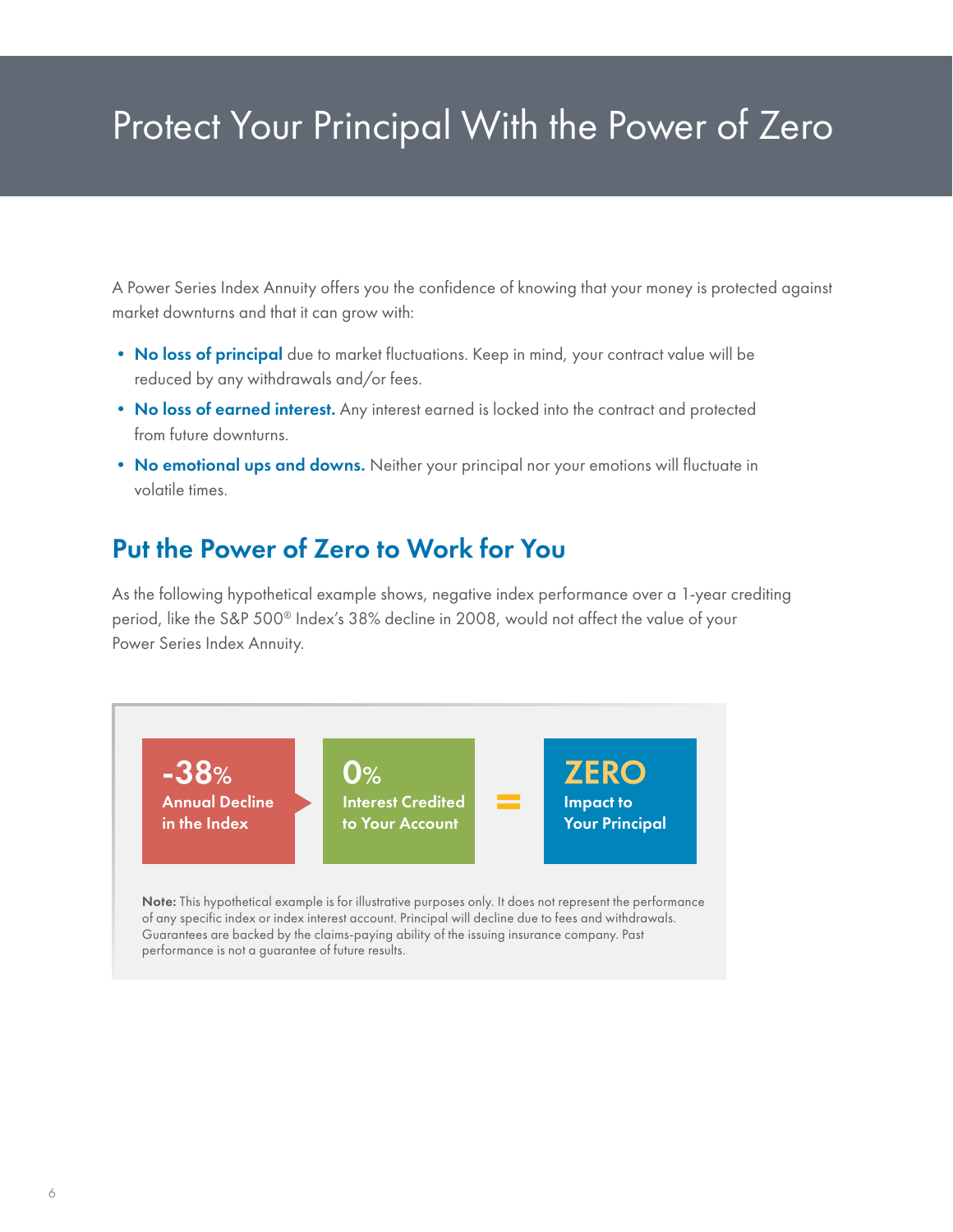

### Could You Afford a "Lost Decade" During Your Retirement?

The "Lost Decade" is what many financial pundits have labeled the 10 years from 2000-2010 when key U.S. stock market indices posted either low or negative returns. If a Power Series Index Annuity had been available during the "Lost Decade" (based on the assumptions below), it would have protected your annuity's value from sharp market declines and provided attractive growth over this time period. Please note that past performance is not a guarantee of future results.



Hypothetical example assumptions: Power Series Index Annuity with Annual Point-to-Point Index Interest Account (S&P 500® Index without dividends), \$100,000 premium, and 5% annual index rate cap, reset each year. The Annual Point-to-Point Index Interest Account earns interest based on the S&P 500® index performance from one contract anniversary (the date the contract is issued) to the next contract anniversary, subject to the 5% index rate cap. This chart is for illustrative purposes only and is produced with the benefit of hindsight for the period, 12/31/2000–12/31/2010. It is not intended to be indicative of the performance of any specific investment. Indices are unmanaged and are not available for direct investment. Past performance is not a guarantee of future results. The index rate cap is hypothetical and may be reset at a higher or lower rate on each contract anniversary by the issuing insurance company. It assumes no deduction of taxes or any annual fee from the annuity's contract value or from the portfolio based on the performance of the S&P 500® Index (without dividends). If an annual fee were imposed on both accounts, the values shown here would be lower.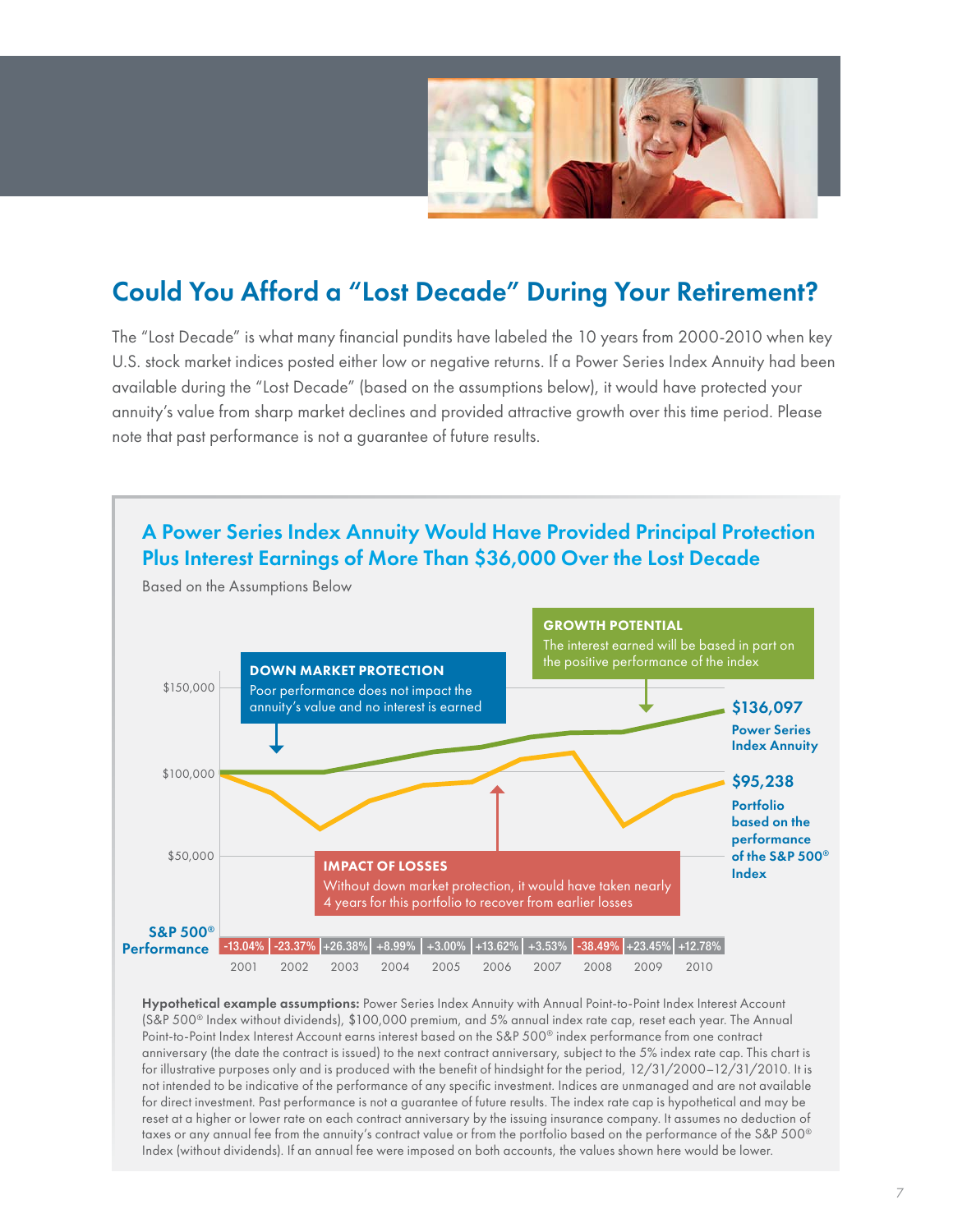### Guarantee Income For Life

The Power Series of Index Annuities add certainty to your retirement income by providing you and your spouse with guaranteed income for life.

#### Create a Retirement "Paycheck" That You Won't Outlive

Every Power Series Index Annuity offers no-cost annuitization options, including guaranteed income that can last for your life or the lives of you and your spouse.<sup>4</sup>

If you're concerned about inflation or rising retirement costs, you may want to consider purchasing a Power Series Index Annuity with a guaranteed living benefit (GLB) rider. As the chart below shows, a GLB rider provides guaranteed income for life, plus the opportunity to guarantee rising income for a specific number of years or provide rising income potential based on interest earned.5 To receive these guarantees, withdrawals must be taken within the terms of the contract. Please see the corresponding GLB rider brochures for more information on these enhanced lifetime income features.

#### Two Ways to Protect Your Retirement Income For Life



#### Contact your financial professional or agent for more information about The Power Series of Index Annuities

8

<sup>4</sup> Annuitization is the process of permanently converting your contract to income at no extra cost. Once you annuitize a contract, you will no longer have access to the principal or contract value.

<sup>5</sup> A Power Series Index Annuity with a guaranteed living benefit rider offers you continued access to your contract value, even after withdrawals begin. GLB riders are not available in all Power Series Index Annuities. Only one rider may be elected per contract. There is no guarantee that a fixed index annuity with a GLB rider will keep pace with or protect against inflation.

<sup>6</sup>Principal will be reduced by the GLB rider fee.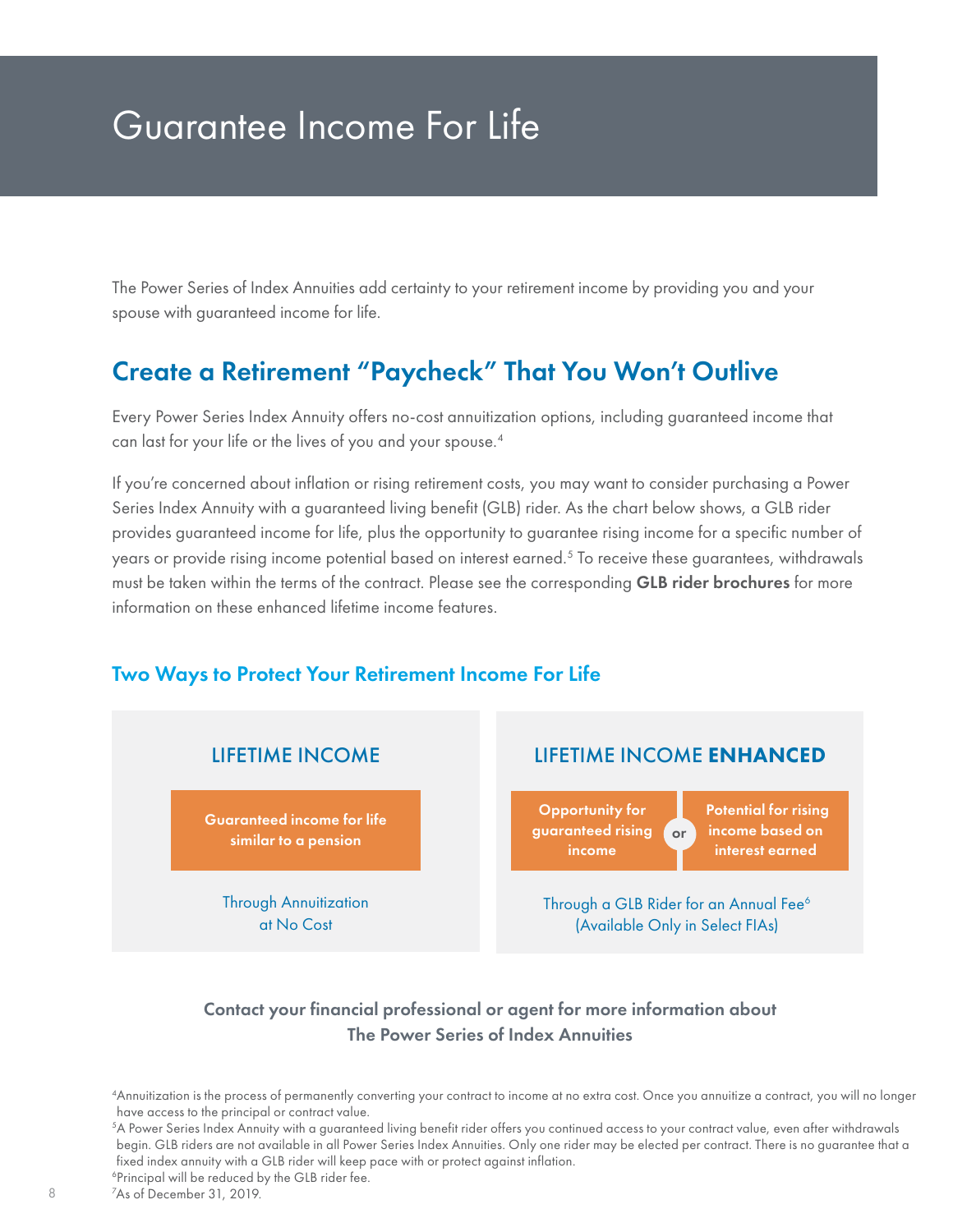### Benefit From Our Strength and Experience

American International Group, Inc. (AIG) is a leading global insurance organization providing protection and financial solutions with a history dating back to 1919. AIG companies are leading providers of life insurance, retirement solutions and other financial services with:

- Approximately 46,000 employees serving customers in more than 80 countries and jurisdictions around the globe as of 12/31/19
- \$525 billion in total assets and over \$65 billion in shareholder equity  $^7$
- Nearly \$50 billion in total revenues for 2019

American General Life Insurance Company (AGL) and The Variable Annuity Life Insurance Company (VALIC), both AIG member companies, are the issuers of The Power Series of Index Annuities. AGL and VALIC have received strong financial strength ratings from independent ratings agencies, reflecting their financial stability and ability to meet their obligations to policyholders. For details on specific insurer ratings, please visit the Investor Relations section of aig.com.